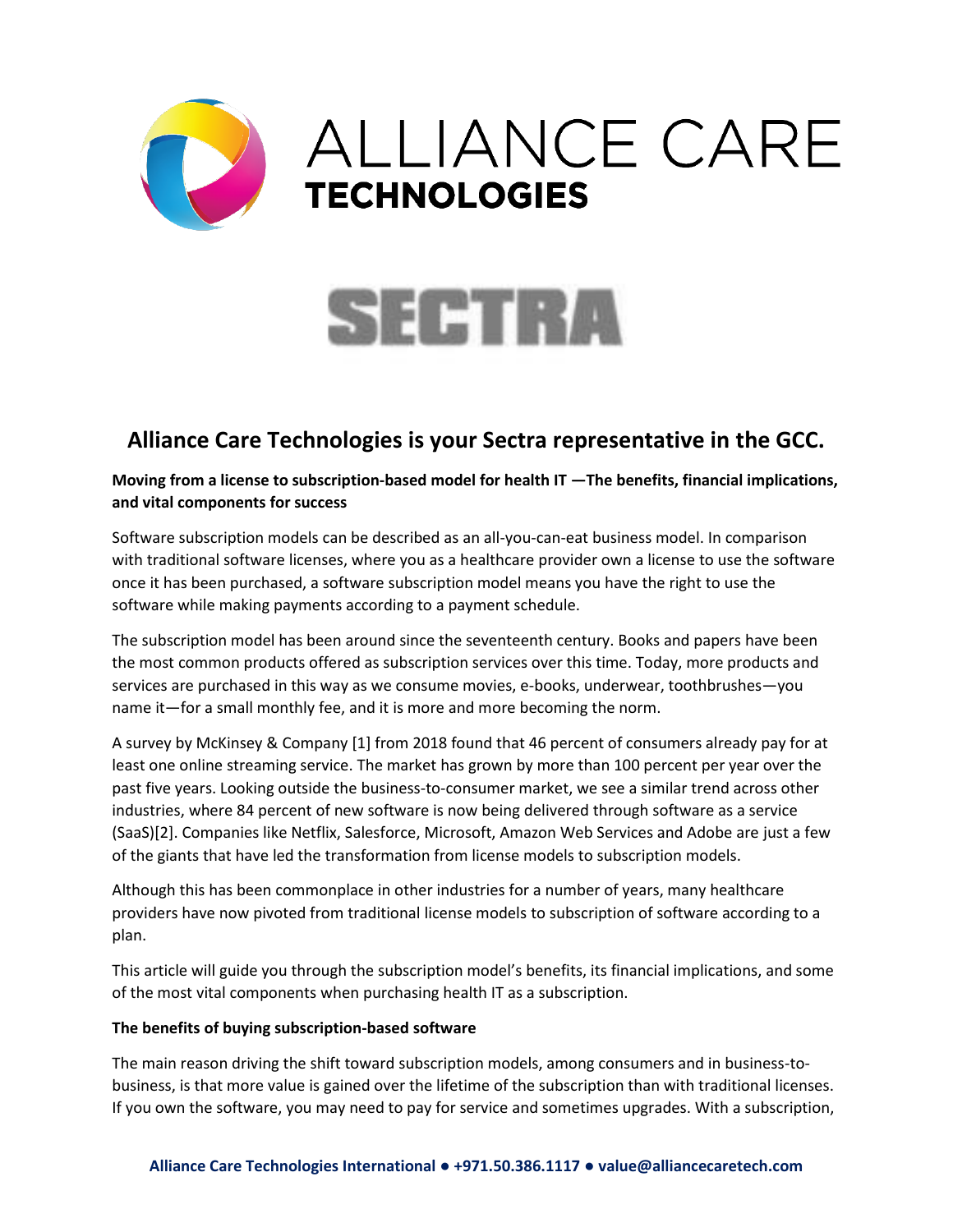you have access to the software and receive upgrades automatically. In recent years, these benefits have also been recognized by healthcare providers, which influence health IT companies to switch to offering software subscriptions models.

The five top benefits we have identified for health providers of moving from a license model to a subscription model are listed below:

- Continuously gain access to new technology and a broader set of functionalities
- Operational expense-based pricing is predictable, and immediately links cost to system utilization and healthcare revenue generation
- Scalability, both upwards and downwards
- Enables expansion to other imaging disciplines and departments without having to buy new licenses
- Facilitates mutually beneficial long-term partnerships with vendors

### **Access to more functionality**

Switching from software license acquisition to a subscription service changes the model from ownership to access. When technology is moving fast and the demands on health providers are growing, the benefits of access to more functionalities are becoming increasingly valuable: *"Why own something that will be outdated in just a few months?"*. In most cases, buying software as a subscription means you also gain access to a broader set of functionalities, which enables healthcare professionals to earlier adopt new methods in diagnosis and treatments.

Being stuck with a stagnant license could mean that you are incapable of adopting new clinical tools available on the market. Early access to new functionality also becomes highly relevant for your implementation of diagnostics with support of artificial intelligence (AI). AI applications are reliant on continuous updates and access to data, which is something that a subscription will cater for in a much more efficient way than owning a license. More frequent updates to the system keeps data for training of AI-based tools relevant.

Many health IT vendors offer different levels of subscriptions, where the top tier level offers an "all-youcan-eat" model. The lower tier packages offer a more limited scope of functionality to a lower price. What these different levels all have in common is that they provide new upgrades and functionality continuously.

### **Enhanced predictability of costs**

The subscription model offers more predictable recurring payments and easier budgeting[3]. A sliding scale pricing model is beneficial when volumes are unpredictable since costs are adjusted directly to the utilization of the system.

Many subscription models also offer a way to lower the price per examination by committing to a minimum annual volume. This would limit the cost adjustment for larger volume declines but be more affordable with steady or growing volumes.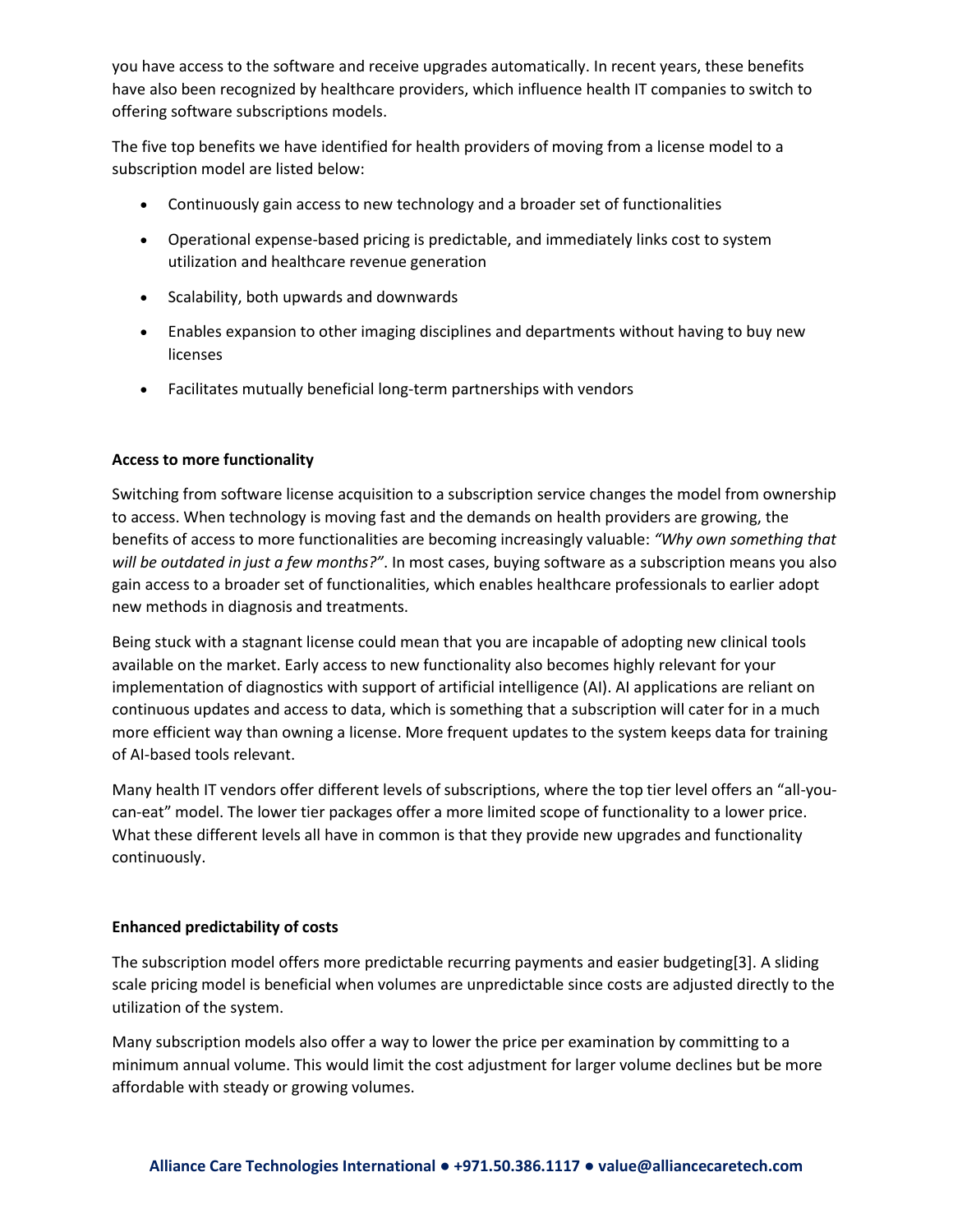The level of IT system utilization can usually be linked to the reimbursement that your facility receives for the service provided, such as patient or insurance payments. Hence, the subscription model allows you to better match revenue with recurring costs.

In short, a subscription model provides an all-in-all package that makes it easier to plan and budget and to maintain a positive cash flow.

#### **Increased flexibility when volume changes**

A common problem with license models is that they are often purchased according to a max limit of utilization in discrete steps. This limit can be defined as the maximum number of exams per annum and/or the number of concurrent users, and thus you always need to pay for a higher volume than you actually produce. Exceeding this level can result in users being locked out of the system, or that some functionality is limited to only a few users. Sometimes, due to discrete license volume steps, you could be buying capacity beyond expected near-term utilization or are charged unreasonably high costs for excessive volumes. In a worst-case scenario, this can have severe implications for patient care, and most certainly have a negative effect on your budgets and users. It can also impede efforts to efficiently grow the business. Upgrading a license might lead to lengthy negotiations that can delay an upscale of your business and ultimately, result in lost revenue. These are all issues that can be resolved with a more flexible subscription model that adapts according to utilization.

In addition, some available subscription models in healthcare include a "free of charge" usage overdraft. This growth protection means that if unpredictable events occur that cause a sudden increase in the level of usage of the system, you will not be charged any extra for the higher volumes. This, to guarantee the predictability of the model and to allow you to try out new functionality without any extra charge.

### **Enables expansion to other imaging disciplines and departments**

A subscription model will let you expand your system to include more imaging disciplines without having to buy new licenses. This will allow you to leverage previously made investments in the IT system, as well as improve collaboration between departments using a single system.

This is highly relevant within enterprise imaging, where many providers expand their system outside of radiology to include cardiology, pathology and other disciplines. A prerequisite for such a consolidation is that it is supported both by the subscription model and by the IT system.

#### **Long-term partnerships**

The continuous upgrade of new functionality that a subscription model provides, makes the provider and vendor relationship more of a partnership rather than an arm's length transaction. Therefore, the subscription model creates a stronger bond between the health provider and the IT vendor—meaning it is more than just another sale and another product on the shelf. This was especially evident at RSNA 2019, where we heard from many healthcare providers that they were looking for a long-term strategic partner rather than just a traditional IT vendor selling a system. For example, Signify Research commented the following: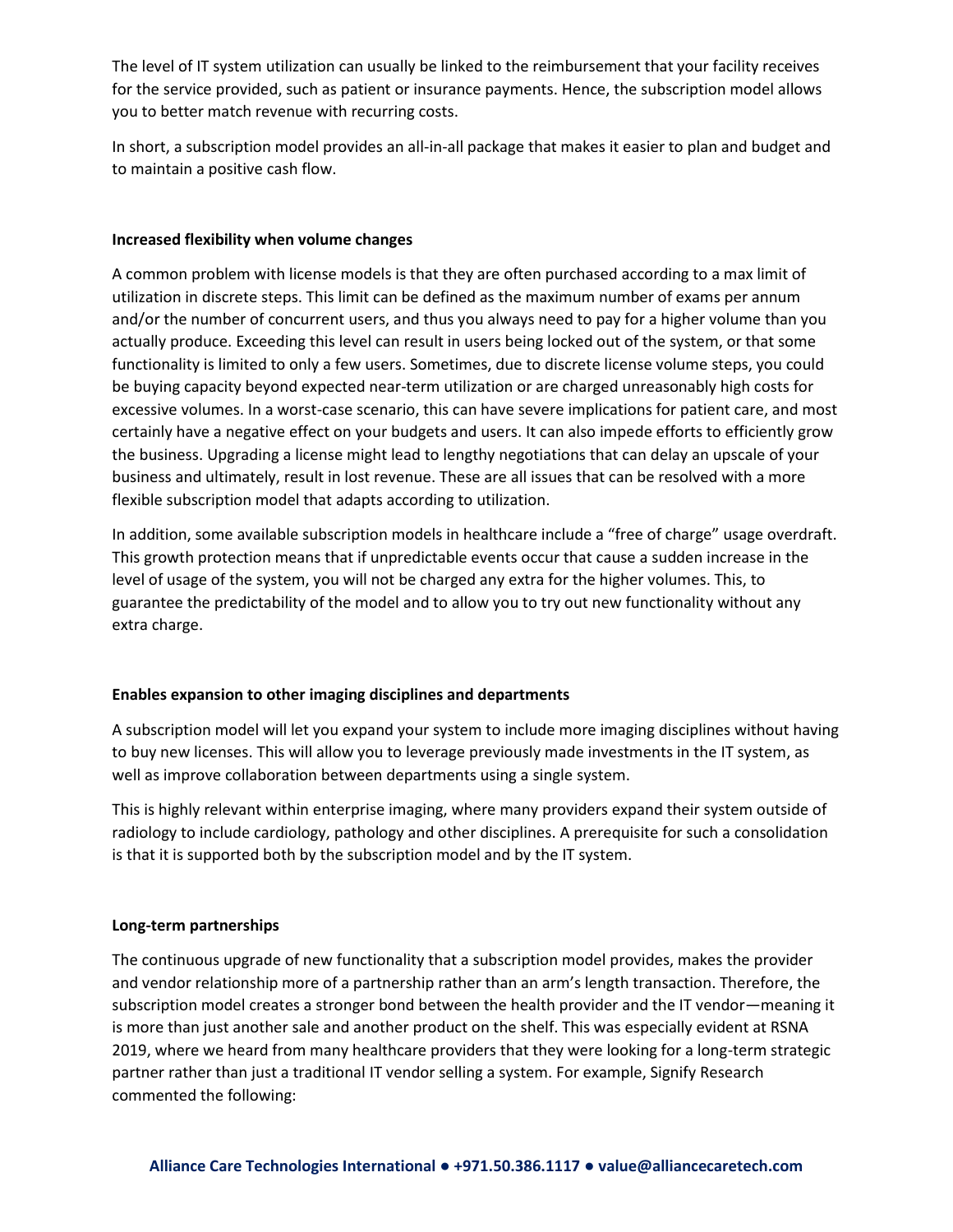The role of imaging IT vendors with customers is also clearly changing. In the past, imaging IT software provision was essentially a transaction; today and increasingly in the future, such is the scale and complexity of enterprise imaging IT deals means that customers now view their selected vendor as a long-term partner.

### **Signify Research, RSNA post show report 2019**

The subscription model aligns the customer and the vendor toward common goals, as both stand to benefit if the customer receives value from the subscription. If you obtain value, it is more likely that the subscription will be renewed. If you do not get value, you will most likely return to the marketplace.

The factors that make a relationship like this work are open communication of utilization and outcomes, and willingness to share responsibility for quality and functionality improvements in products. Instead of us, the vendor, nickel-and-diming and charging for each new functionality, you, the health provider, gain access to a full package that includes much of all the new functionality. We are incentivized to only develop what improves outcomes. Hence, the subscription model is beneficial for you since it forces us to improve and step-up our products.

Looking at the research, a psychological phenomenon may occur when you renew a subscription, which does not occur in connection with a one-time transaction: *if you are not satisfied with the service, you can simply leave the subscription to expire and find another seller* [4]. This contrasts with many one-time transactions, which force you to make significant commitments as a result of high software prices. You may have felt that historically, the "one-time-purchase" model does not provide vendors with incentive to maintain relationships with you as a customer.

However, subscription models offer a way to lower costs by committing to a longer period of time. This also makes sense from the healthcare provider's perspective, since the first year will include an implementation cost.

As technology and medical advancements are moving faster than ever before, strong partnerships between the parties are necessary to attain mutual success. A subscription model will create incentives to nurture this relationship in a much more beneficial way than a license-based transaction.

### **Financial implications**

Although the benefits of subscription models are many, you may argue that a monthly or quarterly subscription costs you more in the long run. However, with the right model, and the right content, you will receive more value for money.

A common mistake many healthcare providers make is comparing the lifetime cost of a license model to a subscription model. Subscription plans mean the expense shifts from capital to operational, which may appear more expensive in the long run if compared with the upfront and service costs for the license model. Such a simplified comparison does not provide a fair picture, as two different ways of consuming software are being compared. With the right subscription model and selected tier, more value is added across the length of the contract, such as always having access to the latest functionality that otherwise would be available by additional purchases. Everything needs to be taken into consideration in an evaluation and should include the following at a minimum:

- maintenance
- access to new functionality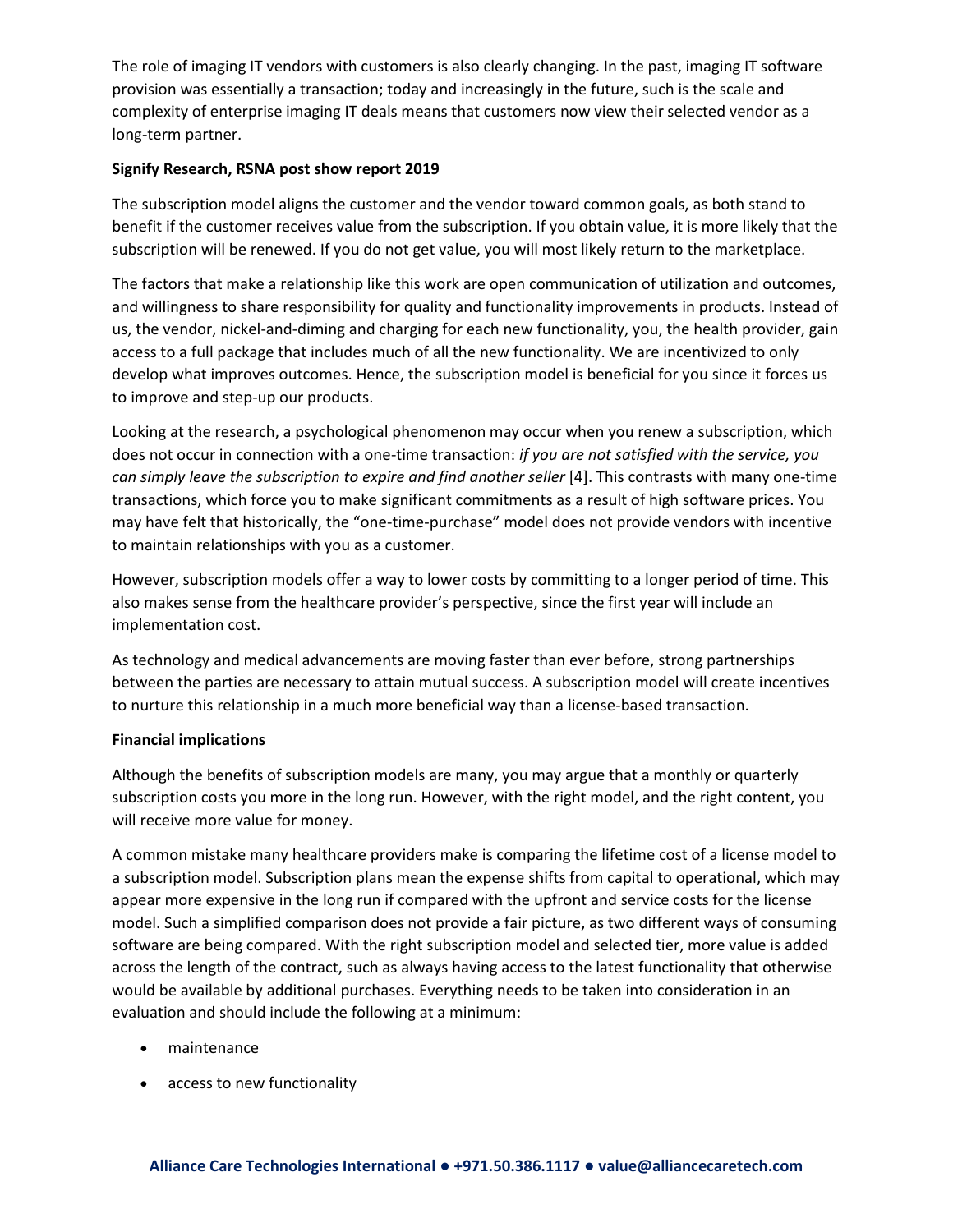- updates and upgrades
- expansion to other disciplines
- better matching costs to system utilization and revenue
- increased flexibility, etc.

What is also often forgotten about are the lifetime fees that arise due to the functional limitations of the license model, such as the need to pay for additional functionality or upgrades. These costs are often avoided in a subscription model.

### Financial comparison guide

The traditional license model is characterized by a large up-front fee, followed by a recurring service fee. In some contracts, upgrades may be included, but these are normally limited and keep new functionality to a minimum, since some vendors strive to sell most new functionality as add-ons.

The subscription model means a flat recurring fee (if the system utilization is constant) that is higher than the service fee, but normally no up-front license fee is charged other than the installation cost.

When comparing the accumulated costs between the two models, if no add-on sales nor any other advantages of the subscription model have been considered, it appears that the subscription model is more expensive than the license model in the long term—an assumption that in practice is incorrect. This highlights the need for estimating additional value and the additional lifetime costs to make a fairer comparison. Such additional costs are new functionality, upgrades, services, expansion to other ologies and other license-associated items.

### **Vital components of a subscription model**

So, the benefits of subscription models are clear, but if your organization is not ready, or the subscription contract does not support your operations, the transition might not provide all the promised value. We have listed four common areas below to keep in mind to ensure a successful implementation:

- **Scrutinize vendor risk:** Subscription models may increase operational risk if the vendor is financially unstable. If the vendor goes out of business, it leaves the customer without an opportunity to renew the subscription or gain access to its own data maintained as part of the software. For example, in medical imaging, physicians require full access to old images for decades. A vendor bankruptcy can have fatally business-critical implications for you as a health provider if your business depends on the availability of software.
	- $\circ$  Examine the subscription contract to ascertain what will happen if such an event were to occur. Minimize the risk by selecting a financially stable vendor with long-term owners.
- **Analytics capabilities:** The great benefit of the subscription model—to be able to directly match system utilization with costs—might not be possible due to the inability to forecast and track volumes.